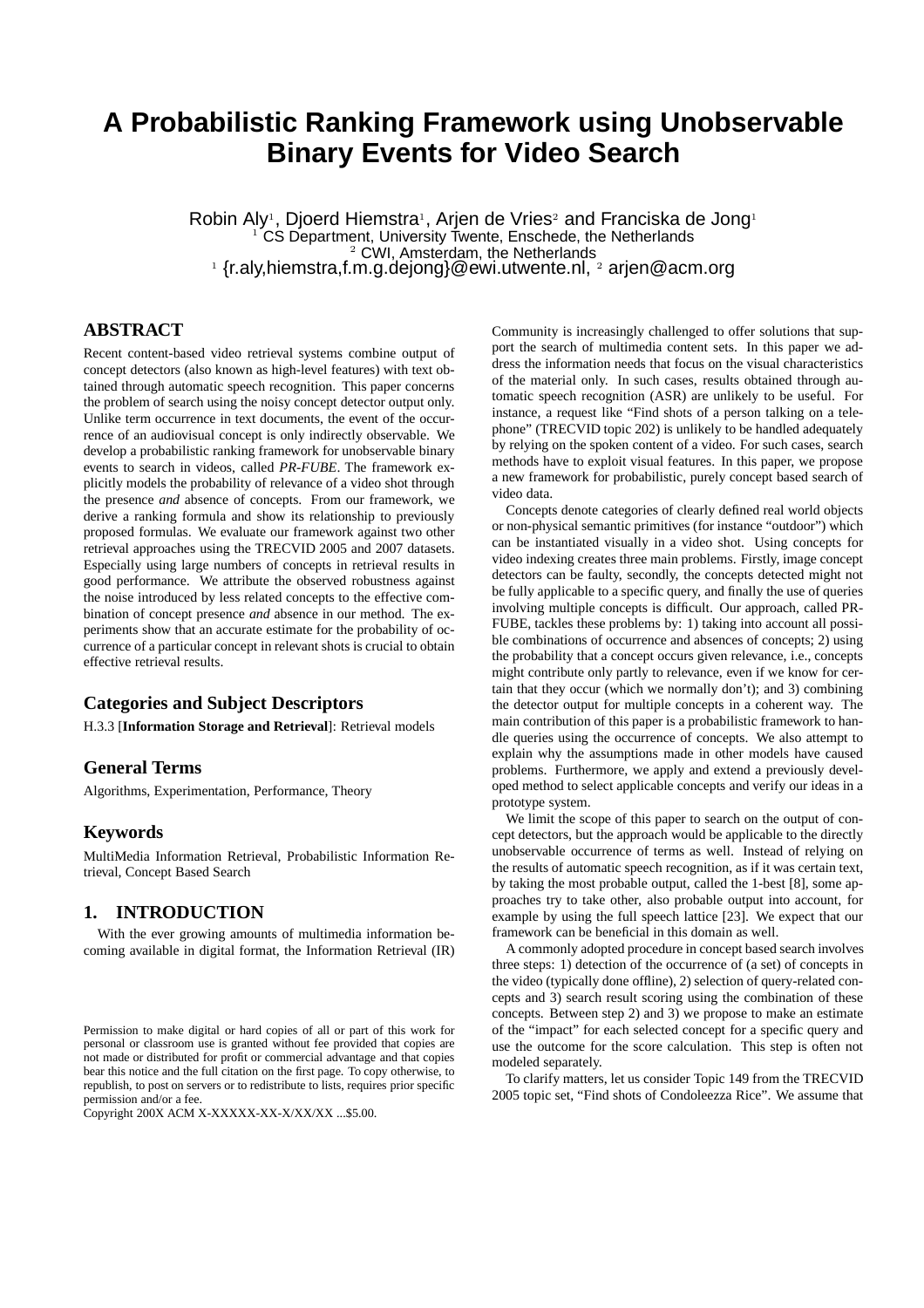

**Figure 1: Topic 149 TRECVID 2005: Venn diagram of Condoleezza Rice**  $R$ **) and Three Related Concepts**  $C_F$ ,  $C_{GL}$  and  $C_{UF}$ 

*Condoleezza Rice* is not present as a concept in the set of concepts detected during indexing time. We consider the set of relevant shots R to be an instantiation of the information need *Condoleezza Rice*. Furthermore, suppose an algorithm for the previously mentioned step 2) selects three concepts as related to the topic: *Female*  $(C_F)$ , *Government Leader* ( $C_{GL}$ ) and *U.S. Flag* ( $C_{UF}$ ). The bracketed symbols denote the set of all occurrences of this concept. In Figure 1 a fictive distribution of occurrences of these concepts and the event of relevance, over all shots of a dataset, are shown as a Venn diagram. While being a fictive distribution, the picture should make clear, that trying to determine whether  $C_F$ ,  $C_{GL}$  and  $C_{UF}$  occur together and then estimate the probability that they co-occur with the information is likely to not return good results. The reason is that in the example above 75% of *Condoleezza Rice* appear without a  $C_{GL}$  or  $C_{UF}$ .

This paper proposes a framework which exploit all evidence provided by the probabilistic occurrences of a certain set of concepts. In other words, we consider the probability of relevance of shots under presence and absence of related concepts. We therefore follow a quote from Allan Smeaton: "In video information retrieval, we need all evidence we have", made during the Opening Talk of the Search Task of TRECVID 2007.

This paper is organized as follows: In Section 2 we introduce notation which we will use throughout the paper. Section 3 relates previous work to our proposed framework is summarized. Next, in Section 4 we develop our framework for combining concepts and a concrete scoring method. Section 5 describes experiments which evaluate the implementation to demonstrate the effectiveness of the framework. Section 6 concludes the paper and sketches directions of possible future work.

## **2. NOTATION**

Throughout the paper we will use the following notation.

- **Relevance** R Binary random variable expressing whether a shot is relevant  $(R = 1)$  or not  $(R = 0)$  with the same semantics as in [16].
- **Concept**  $C_i$  Binary random variable expressing the occurrence of a concept  $C_i$ .
- **Detector Output**  $D_i$  Real valued random variable expressing the strength of belief of a detector that  $C_i = 1$  holds.

**Realization**  $\vec{C}$  A vector of occurrences and non-occurrences  $(c_1, ..., c_n)$  with  $c_i \in \{0, 1\}$ . for the random variables  $C_1, ..., C_n$  of a particular shot.

**All instances** C Set off all possible realizations:

$$
\{\vec{C} = (c_1, ..., c_n)|c_i \in \{0, 1\}, \forall 1 \le i \le n\}
$$

In unambiguous cases, for a binary random variable  $A$  we write A instead of  $A = 1$  and  $\overline{A}$  instead of  $A = 0$ . We assume  $P(C_i|D_i)$  $d_i$  =  $d_i$  and  $P(\bar{C}_i|D_i = d_i) = (1 - d_i)$ . That means that the output of the detector reflects the probability of occurrence. The probability that it does not occur is then calculated as usual.

## **3. RELATED WORK**

The first step, in order to combine concepts, is to select the ones related to the query. A common approach to use is a large term ontology such as Wordnet [5] to find the "semantic relatedness" [4] between the concept and query terms. This distance is then used to determine the relatedness of the concept to the query. Other methods, for example by Hauff et al. [9], use textual descriptions of concept and perform standard text retrieval using the original query text on these descriptions. The output is a ranked list of document identifiers, which point to the concept to use. Both types of methods have the disadvantage that the impact of a concept on a query cannot be directly deduced from the score produced by the method.

Starting from the publication of Probabilistic Ranking Principle [16], by Robertson in 1977, there has been a lot of research in probabilistic Text Information Retrieval. A good overview is provided by Sparck-Jones et al. [22]. Text retrieval systems base their score calculations on features, which they extracted from the document or from other sources. Sparck-Jones et al. [22] refer to these as attributes. Common features are the frequency of a term in a document, the number of documents that contain a term (document frequency), or the frequency of the term occurring in the whole collection. Other features, which consider the context of a document, are for example the successful PageRank [15] algorithm. In video retrieval the kinds of features are even more numerous. Early video retrieval systems employed mainly low-level features like color vectors. In recent years, mainly text from ASR and detection output from concept detectors came to use.

A lot of work has been done on the most effective way to combine several sources of information. Fox and Shaw show in [6] several methods of how to combine different text search scores. In [3] among others the two principle methods Add and *Mult* were investigated. In Add the retrieval status value (RSV) is calculated as:  $(RSV = \sum_i P(C_i)$ ). The combination models a OR operation among the concepts. Figure 1 will for example return a score above 1 if a  $C_F$  is present with a  $C_{GL}$ . *Mult* ( $\overline{RSV} = \prod_i P(C_i)$ ) captures the co-occurrences of concepts. As shown in the motivating example from Figure 1, this method can easily return results, which are not about *Condoleezza Rice*. Moreover, a lot of relevant shots won't be ranked correctly, as substantial amounts of *Condoleezza Rice* might not have, for example, a *U.S. Flag* on them. Furthermore, for both methods there is no mechanism to prioritize more influential concepts.

Recently presented work at TRECVID 2007 [20] include interesting attempts to include the specificity of concepts, calculated as  $1 - P(C_i)$ , into the scoring formula. The measure has a similar effect as the famous inverse document frequency measure in text retrieval - penalizing concepts which occur very often. This approach is based on re-ranking of an existing, trusted ranking of the search result. The ranking from a standard text based retrieval is used as the trusted ranking.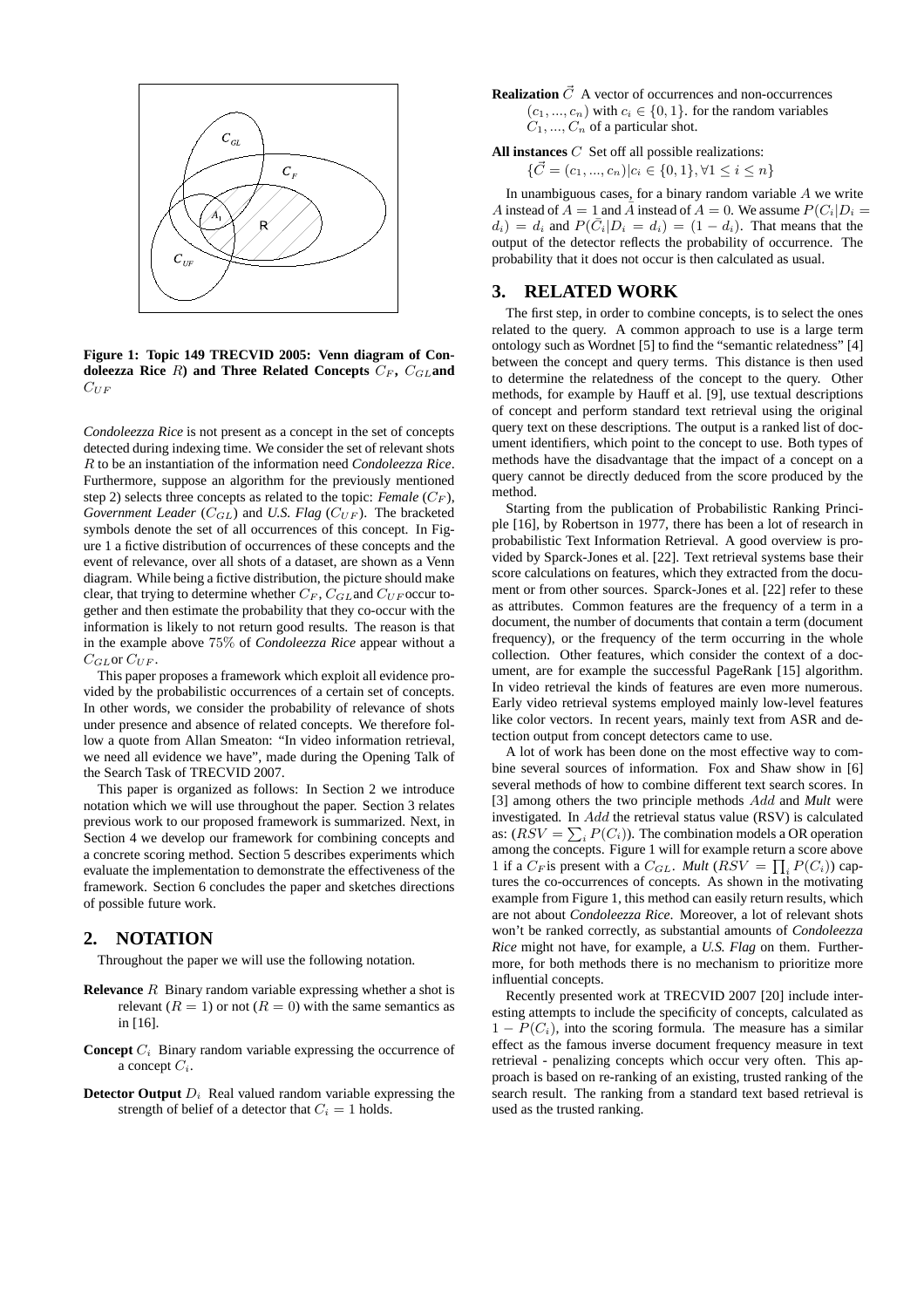Yan [24] bases his work on the availability of general real-valued features  $f_i$  ( $1 \leq i \leq n$ ). His basic probabilistic model requires coefficients  $\lambda_i$ , which are learned from a training set with relevance judgments for queries. The features are selected based on the  $\chi^2$  test with relevance judgments. He then defines his RSV as  $P(y_+|D,Q) = [1 + exp(-\sum_i (\lambda_i f_i))]^{-1}$ , where  $y_+$  is the event of relevance. The difference to our model is three-fold: (1) Our framework follows the methodology of probabilistic Text IR closer. (2) We model the event of relevance under the absence of a related concept explicitly and (3) Our method does not require training.

Zheng et al. [25] take a similar approach to ours. Starting from information theory they derive a formula which is supposed to rank shots in the same way as the probability of relevance. The event of relevance under absence of a concept is not modeled. The ranking formula is built like this:

$$
P(Y(d) = y_1) = \alpha \sum_{i} \log \left( \frac{P(x_{i1}|y_1)}{P(x_{i1})} \right) P(X_i(d) = x_i 1) \tag{1}
$$

Here, Y is the binary random variable of relevance and  $y_1$  is the value for relevance of this shot (here  $d$ ).  $x_{i_1}$  stands for the occurrence of a concept i.  $X_i(d)$  is the random variable that the concept  $i$  occurs. As we are using a different notation we allow us to reformulate the formula into our notation:

$$
P(R|S) = \alpha \sum_{i} \log \left( \frac{P(C_i|R)}{P(C_i)} \right) P(C_i|D_i)
$$
 (2)

For concept based search they rely on example images: They run concept detectors on them and see what concepts are detected. Afterwards, they use the score of the detector as  $P(C_i|R)$ . We regard this step as problematic: the fact that a detector detects a concept - to a certain percentage - and a concept occurs to a certain probability given relevance are two different things. For example, the detector might have estimated 0.9 for the occurrence of a house, but that does not mean that 90% of the relevant shots contain a house.

## **4. PR-FUBE**

Following the Probability Ranking Principle [16], we want to order shots of a video collection by their probability of relevance to a query of a user. This way we can base our work on years of successful probabilistic text information retrieval (Text IR) research, and work on a solid statistical foundation.

First, we adapt the problem formulation from Sparck-Jones et al. [22] to the video search setting. Therefore, our aim is to calculate the probability of relevance given a vector of known attributes of a shot. Here, we use only the detector output for concepts as our only attributes. Therefore, let  $\vec{D} = (d_1, ..., d_n)$  be the vector of the output of the detectors for a certain shot  $S$ , where each component  $D_i$  corresponds to the detection of single concept  $C_i$ . Now, we formulate according to [22] the probability of relevance of this shot as follows:

$$
P(R|S) = P(R|\vec{D})\tag{3}
$$

In the following Section 4.1 we first show why traditional Text IR methods can not directly be applied here. Section 4.2 presents the main contribution of this paper: a new framework to formulate the probability of relevance given unobservable occurrences of concepts for video search. Section 4.3 presents an implementable ranking criterion which is following this framework. The Section 4.4 investigates key steps in concept selection and its problems. It also

describes our basic attempts to this part of the search procedure. Section 4.5 is concerned with the in Text IR widely used relevance feedback method, to improve parameter estimation.

## **4.1 Text IR Procedure**

We show that continuing Formula 3 with the common steps in Text IR, for reference refer to [7, 22], is problematic. The steps are as follows: Firstly, we have to apply Bayes' Theorem on the right term of the equation. Afterwards, the odds of relevance are calculated from this result. In Text IR, this has the merit that the probability of  $P(\vec{D})$  is canceled out and the general probability of relevance  $P(R)$  can be ignored because it is not affecting the ranking. Furthermore, conditional independence of the output of the detectors given relevance  $(P(D_i = d_i|R))$  is assumed. Therefore we would have:

$$
P(R|\vec{D}) \underbrace{\sim}_{rank} \frac{P(\vec{D}|R)}{P(\vec{D}|\bar{R})} \underbrace{=}_{cond.indep} \prod_{i} \frac{P(D_i = d_i|R)}{P(D_i = d_i|\bar{R})} \tag{4}
$$

The next step in Probabilistic Information Retrieval is to determine the probabilities  $P(D_i = d_i|R)$ . We remind the reader that  $d_i$  is real-valued number, so we need to answer the question "What is the probability that a particular detector  $D_i$  outputs  $d_i$ , given the underlying shot is relevant". This estimate will depend heavily on the detection procedure and video footage, and has to be re-estimated for every change in the detector.

However, concepts were introduced to bridge, with their defined semantic, the often cited semantic gap [19]. Of course, the reliable detection of the presence of these concepts in a video shot is a very hard problem. We assume that concept detectors provide a probability of the concept being present in a shot, or,  $P(C_i|D_i = d_i)$  $d_i$  and  $P(\bar{C}_i|D_i = d_i) = 1 - d_i$ . Like in text retrieval, we make the (incorrect) assumption that concepts occur independently from each other, such that  $P(\vec{C}|\vec{D}) = \prod_i P(C_i|D_i)$ .

For now, let us assume we knew  $\tilde{P}(C_i|R)$ ,  $P(C_i|\bar{R})$  and we had perfect classifiers for the concepts  $C_i$  with output  $\{0, 1\}$ . In this case, we could continue using most of the techniques in Text IR, by ranking with:

$$
\log O(R) \simeq \sum_{i}^{n} \log \frac{p_i (1 - \bar{p_i})}{\bar{p_i} (1 - p_i)}
$$
(5)

where  $p_i = P(C_i|R)$  and  $\bar{p}_i = P(C_i|\bar{R})$ , using the notation from Sparck-Jones et al. [22]. However, previous research has shown that the classifiers used for concept detection are not very accurate, and shots wrongly classified with  $C_i = 0$ , would be strongly penalized. This penalization would be worse than in traditional Text IR as the vocabulary of concepts will be much smaller as then number of words. Also, extensions of the basic Text IR model that model term eliteness from their within-document frequency cannot be applied on the binary shot-based detector outputs. Therefore, the remainder of this paper modifies the basic probabilistic text retrieval model for the specific case of noisy binary concept detectors, which is the main contribution of the paper.

## **4.2 The Framework**

Let us consider again our start Formula 3. As we can not estimate  $P(\vec{D}|R)$ , we calculate the probability of relevance given a vector  $\vec{C}$  of certain occurrences and absences of n concepts. Afterwards, we multiply this probability of relevance with the probability that  $\vec{C}$  was present. We assume now that the probability of relevance only depends on this realization of events (which is of course only reasonable for larger values of  $n$ , the number of different concepts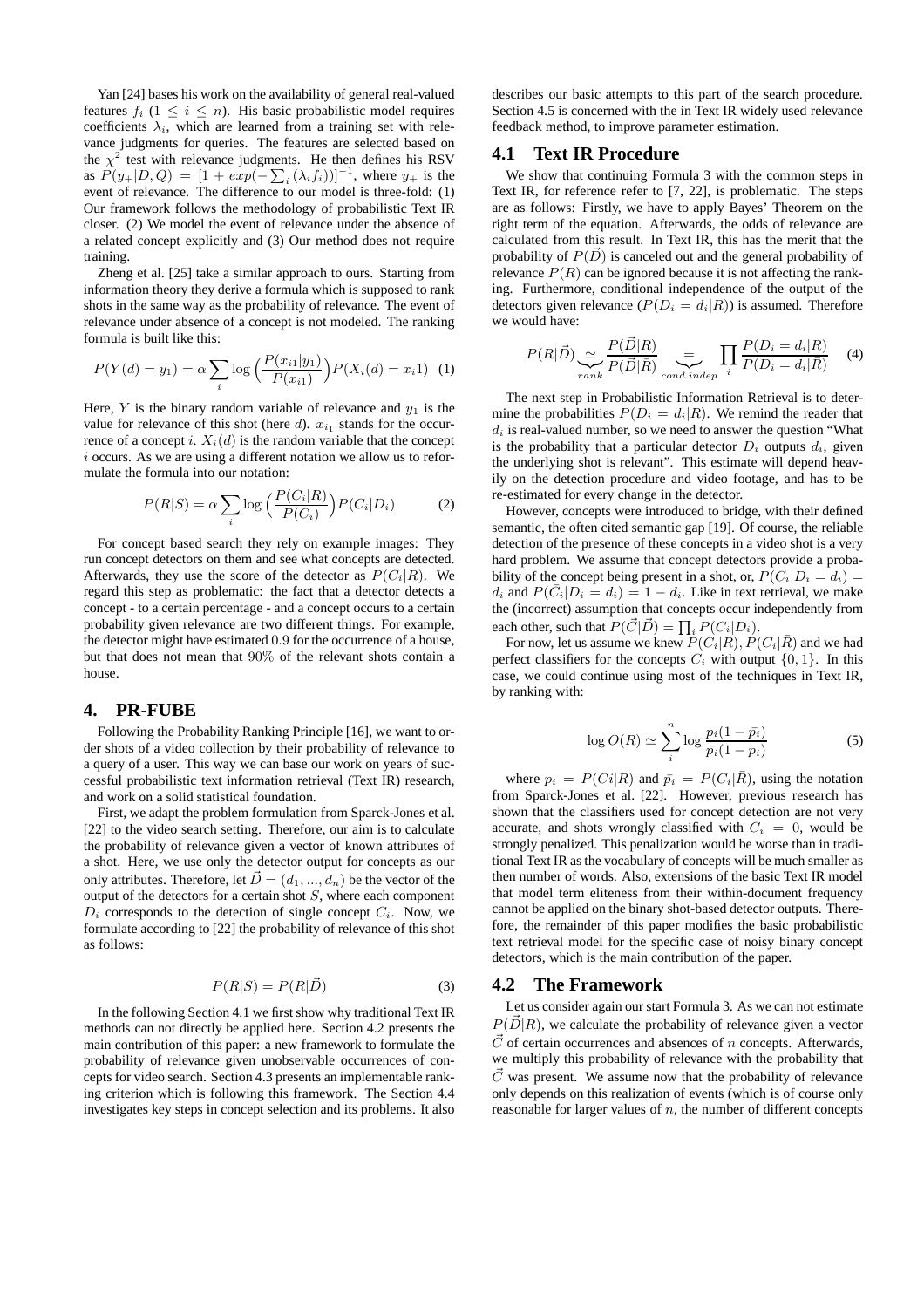used in for scoring). However, one particular  $\vec{C}$  is only one out of  $2^n$  possible combination of occurrence and absences of  $n$  concepts. To calculate the original probability of relevance  $P(R|\vec{D})$ from Formula 3 we have to sum over all possible realizations, resulting in: $<sup>1</sup>$ </sup>

$$
P(R|\vec{D}) = \sum_{\vec{C} \in C} P(R|\vec{C}) P(\vec{C}|\vec{D})
$$
 (6)

Reasoning about a distribution for  $P(R|\vec{C})$  is difficult, so, as common in the related Text IR models, we apply Bayes' Theorem:

$$
P(R|\vec{D}) = \sum_{\vec{C} \in C} \frac{P(\vec{C}|R)P(R)}{P(\vec{C})} P(\vec{C}|\vec{D})
$$
(7)

Unfortunately, taking the odds of relevance given  $\vec{C}$  would not help simplify the term, because of the weighted sum over the now multiple possible representations of a shot. This is why the separate odds from each  $P(R|\vec{C})$  term do not preserve the ranking of the original probability of relevance  $P(R|\vec{D})$ . We can only bring the concept-independent factor  $P(R)$  outside the sum to obtain:

$$
P(R|\vec{D}) = P(R) \sum_{\vec{C} \in C} \frac{P(\vec{C}|R)}{P(\vec{C})} P(\vec{C}|\vec{D})
$$
(8)

Formula 8 represents our framework for unobservable binary events by which we rank their probabilistic occurrence, consistent with the Probability Ranking Principle. However, the formula, like it is presented, has a complexity of  $O(2^n)$ , and is therefore only usable for small  $n$ .

#### **4.3 Ranking Function**

Like in many cases in Text IR, this basic framework cannot be implemented directly into a retrieval system. Estimating  $P(\vec{C}|R)$ should be easier than estimating the continuous variant  $P(\vec{D}|R)$ , but the sheer number of possible realizations of  $\vec{C}$  makes reliable estimation of this distribution infeasible in practice. We therefore adopt the first order approximation, common in Text IR, that assumes conditional independence of all  $C_i$  given R. We actually need the stronger independence assumption among all  $C_i$  occurrences, to be able to compute the normalizing constant  $P(\vec{C})$ . Finally, we assume also the independence of  $P(C_i|D_i = d_i)$  for all i in order to calculate  $P(\vec{C}|\vec{D})$ . Let  $(c_1, ..., c_n)$  be the values of the components in  $\vec{C}$ . Then we have the resulting Formula 9:

$$
P(R|\vec{D}) = P(R) \sum_{\vec{C} \in C} \prod_{i} \frac{P(C_i = c_i | R)}{P(C_i = c_i)} P(C_i = c_i | D_i)
$$
 (9)

Because all  $C_i$  are binary, we can apply the generalized distributive law given by Aji [2]:

$$
P(R|\vec{D}) =
$$
  
\n
$$
P(R)\prod_{i=1}^{n} \Big[\underbrace{\frac{P(C_i|R)}{P(C_i)}P(C_i|D_i)}_{C_i \text{ occurs}} + \underbrace{\frac{P(\bar{C}_i|R)}{P(\bar{C}_i)}P(\bar{C}_i|D_i)}_{C_i \text{ is absent}}\Big] \quad (10)
$$

<sup>1</sup>This formulation bears similarity to Hofmann's Probabilistic Latent Semantic Indexing (PLSI) of documents by latent (term) classes [11], where the concepts in our work play a similar role as the latent classes in PLSI.

Equation 10 is our final ranking formula. Its complexity is  $O(n)$ with low constants (6 multiplications and 1 addition). Therefore, it is usable for all realistic sizes of concept sets.

One benefit of our framework is, that it allows to explicitly model "discouraging" concepts. In the example from Figure 1, in a perfect system  $P(C_F | R)$  equals 1. However, the user might be presented with a lot of irrelevant shots containing another female person *Ms Bhutto*  $C_B$ , with Detector  $D_B$ . Therefore, here the system - or the user - can specify  $P(C_B|R) = 1$  to filter out these shots. Of course this attempt would also not display *Ms. Rice* together with *Ms Bhutto*. To our knowledge, there has been no work on the identification of "discouraging" concepts. This paper focuses on the framework itself; therefore we leave this subject to future work.

Note, if we leave out the term marked with  $C_i$  is absent in Formula 10 and set  $P(R) = \alpha$ , we have exactly the Formula 2 from Zheng et al. [25], because the sum of logarithms is equal to the product. This suggests that Zheng's formula only considers the case  $P(\vec{C}|R)$  with  $\vec{C} = (1, ..., 1)$ , in other words, the calculated quantity is the probability of relevance given the occurrence of all  $n$  concepts times the probability that all these  $n$  concepts occur.

## **4.4 Concept Selection**

In Sparck-Jones' terminology, the selection of the attributes  $A_i$ for shots in video search is harder than for documents in Text IR. In the latter attributes are commonly query terms. However, in video search, the query is a sequence of terms from the users' large vocabulary. This sequence has to be mapped to a set of applicable concepts. Certainly, a one to one mapping from one term to a concept with the same name will not be sufficient, as many concepts will not be available.

In particular, we identify three challenges in the selection of concepts for a query q:

- 1. Identification of a set of concepts which occurrences differentiate between relevant and non relevant shots,
- 2. Estimation of probability of occurrence given relevance  $P(C_i|R)$ ,
- 3. Extracting general properties of concepts and detectors like the probability of occurrence  $P(C_i)$  or the reliability of the detector output.

As this paper is focused on the development of the general framework for  $n$  concepts, we only propose a preliminary method to the mentioned challenges and leave the improvement of these methods to future work. In the following, we give examples for the challenges and explain how this was done in our framework.

To give an example for the challenges of the identification step (1), suppose it yielded for the query *Condoleezza Rice*, only the concept  $C_F$ . Given perfect detection, we would find all relevant shots randomly distributed over the returned shots which contain  $C_F$ . This is clearly not a good solution. On the other hand, taking as many concepts as possible might not be advisable either, as mistakes in the following steps might lead to noise in the ranking. Therefore, the selection method has to find a tradeoff between these two extremes.

Our concept identification step is done according to [9]. For each concept we gather descriptive text and put it into a document with the document identifier equal to the concept name. Afterwards, a standard Text IR system indexes the documents. The user's full-text query is executed in the Text IR system. The result, a ranked list of concept identifiers, is taken as a list of related concepts. For now, we do not have a well motivated, formal method on how to identify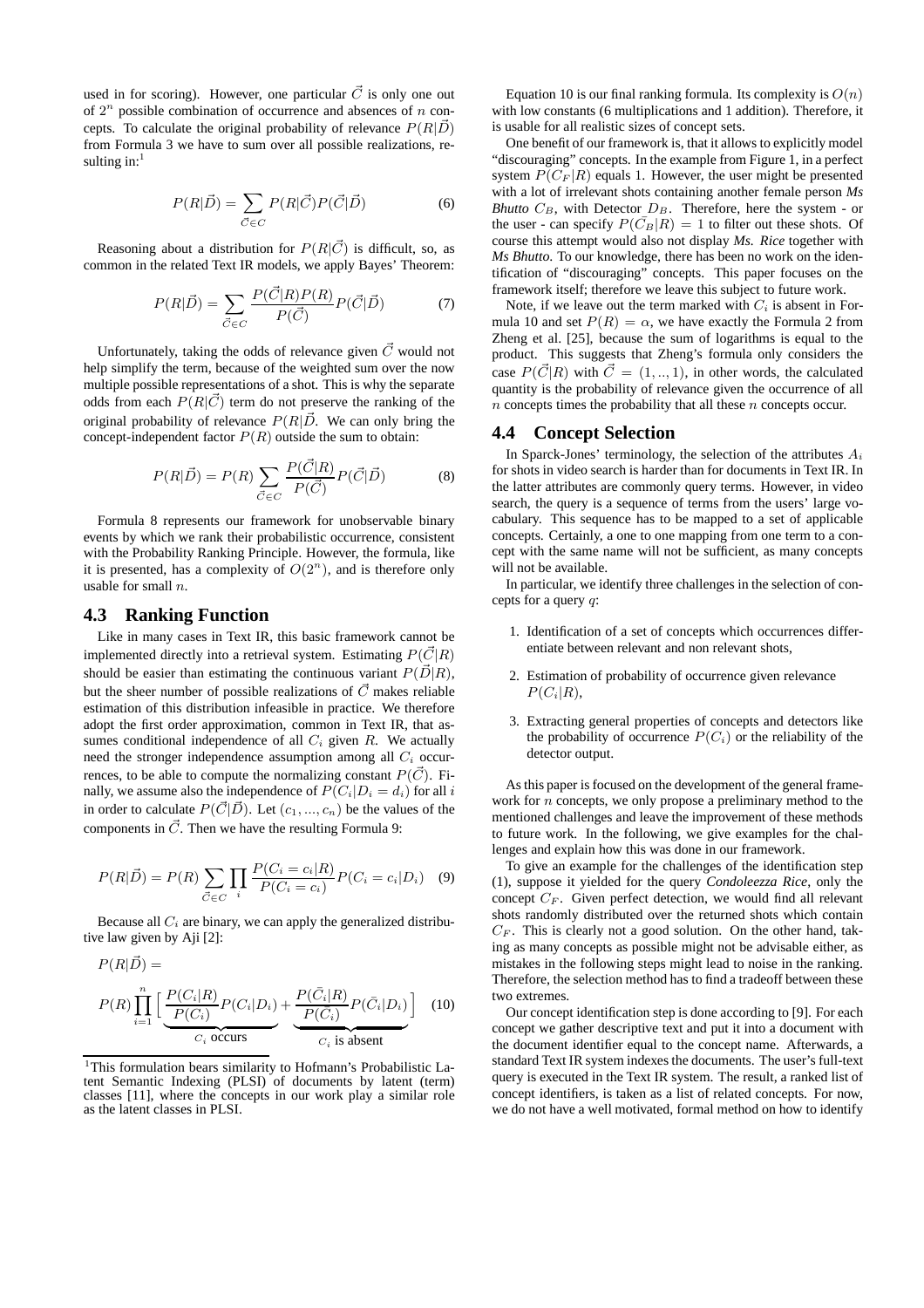$$
\frac{P(C_x|R)}{P(C_x)} = \frac{0.3}{0.2} = 1.5 \qquad \frac{P(\bar{C}_x|R)}{P(\bar{C}_x)} = \frac{0.7}{0.8} = 0.88
$$

$$
\frac{EP}{P(C_x)} = \frac{0.4}{0.2} = 2 \qquad \frac{1 - EP}{P(C_x)} = \frac{0.6}{0.8} = 0.75
$$

#### **Table 1: Effects of wrong Estimation of**  $P(C_i|R)$

a good number of concepts to select from this list. Therefore, the experiment section investigates the performance in dependency of the number of used concepts.

The second challenge is the estimation of  $P(C_i|R)$ . In Text IR this subject has been researched for decades. Here, especially the conditional independence of concepts, given relevance, makes a precise estimation crucial. For example let us consider a concept  $C_x$  and assume  $P(C_x|R) = 0.3$  and  $P(C_x) = 0.2$ . And suppose the estimate EP of the probability of  $P(C_x|R)$  is 0.1 too high. Then, the differences of the two weights in Formula 10 are shown in Table 1. One can see that the probability of occurrence of  $C_x$  is incorrectly emphasized by 25%. In the example of  $C_{UF}$  this would mean that a lot of shots with *U.S. Flags* are displayed, which do not contain Condoleezza Rice.

Here, we take a straightforward approach. We transform the scores, from the Text IR system, linearly into an interval and take these numbers to be the probability  $P(C_i|R)$ .

$$
P(C_i|R) = \frac{score - min}{max - min} range + lowest
$$
 (11)

Here, score is the score from Text IR, min and max are the minimum and maximum score in the returned ranking for the query. Furthermore, range is the interval in which the found scores should be situated and lowest is the begin of the interval. We experimented with multiple different settings for range and lowest.

Possible properties of concepts and their detectors are the estimated frequency of their occurrences and the quality of their detectors. A much related concept might be excluded from the set if it is known that its detector faulty. At the moment, we only take the frequency of the concept occurrence into account. However, we plan to include measures the performance of detectors in the future.

#### **4.5 User Study and Relevance Feedback**

We first tested the performance of human concept selection, through a user study. The users were asked to select all concepts, which they thought are related to a query. After the study, we estimated the probability that a concept occurred with relevance,  $P(C_i|R)$ , by the number of users which selected the concept  $C_i$  ( $numUser(C_i)$ ) over the total number of users having participated in the study (numUser):

$$
P(C_i|R) = \frac{numUser(C_i)}{numUser}
$$
 (12)

We assume here that more users will select the concept if it occurs more often in relevant shots. Due to constraints in resources and the big number of concepts in the Vireo concept set, we limited the study to the TRECVID 2005 topics. However, the application of such a method is only feasible, for example, in collaborative search scenarios as demonstrated by Adcock et al. in [1] at TRECVID 2007.

As the estimation of  $P(C_i|R)$  is difficult, we investigate the help of user feedback [17] to improve the estimation. This common paradigm is often used to re-estimate the parameters of IR systems. We proceeded as follows: Given the best ranking without feedback

|                     | <b>TRECVID 2005</b> | <b>TRECVID 2007</b>       |
|---------------------|---------------------|---------------------------|
| Number of Shots     | 45765               | 18142                     |
| Domain              | News Broadcast      | <b>General Television</b> |
| Concept Set         | MediaMill [21]      | $LSCOM$ [13]              |
| Detector Output     | MediaMill [21]      | Vireo $[12]$              |
| Number of Detectors | 101                 | 374                       |
| Number of Queries   | 24                  | 24                        |

#### **Table 2: Data Set Statistics**

for TRECVID 2005 and 2007 we consider the first i entries and extract the relevant shots, using the relevance assessments. This selection of relevant shots would have been performed by the user in reality. As we did not have the ground truth of the occurrence of concepts for the search set, we had to assume that the detectors, given relevance, performed on well. We then recalculate the parameters  $P(C_i|R)$  through the probability of occurrence of  $C_i$  in the selected, relevant shots  $SR$ , through the following formula:

$$
P(C_i|R) = \frac{\sum_{r \in SR} P(C_i|D = d_{ir})}{|R|} \tag{13}
$$

Here,  $d_{ir}$  is the estimation value for concept i of shot r. Afterwards, we perform a reordering of the concepts in the original Text IR ranking in decreasing order of  $P(C_i|R)$ . Therefore, the concepts with highest expectation to occurrence in a relevant shot are used first. Then, the scoring was performed on all other remaining shots.

## **5. EXPERIMENTS**

In this section we present the experiments we performed to assess the performance of our framework. As the focus of this paper was on the development of the general framework, some employed methods can be improved.

#### **5.1 Experimental Setup**

We evaluated our framework on the datasets of TRECVID 2005 and 2007. Statistics over the collection, detector sets and queries are gathered in Table 2. A preliminary assessment of the accuracy of the output of MediaMill's detectors, on the provided test set, showed that the  $d_i$  values reflected the probability of occurrence well. Unfortunately, as there was not test set for the Vireo Detectors available, such an evaluation was not possible. The reader is reminded that our method does not only depend on a good ranking of occurring and non-occurring shots (a relative ordering), but on the absolute estimated probability of occurrence, which we assume to be  $d_i$  here. We used the standard TRECVID topics (24 for each dataset) which were provided with relevance judgments for both datasets.

We compared our method *PR-FUBE* against the methods *Mult* and *Entropy*, as described in the section of related work 3. We take *Mult* as the baseline. The results of the *Entropy* method, which can be seen as a simplification of our method, should demonstrate the improvement of taking also the possibility into account that a shot could be relevant with the absence of a concept, which is one of our main contributions in this paper.

#### **5.2 Experiments Execution**

This Section explains the results of our experiments. In all graphs, the X axis depicts the number of concepts which were used in the combination function, and the Y axis shows the achieved mean average precision (MAP) of the particular method. However, for the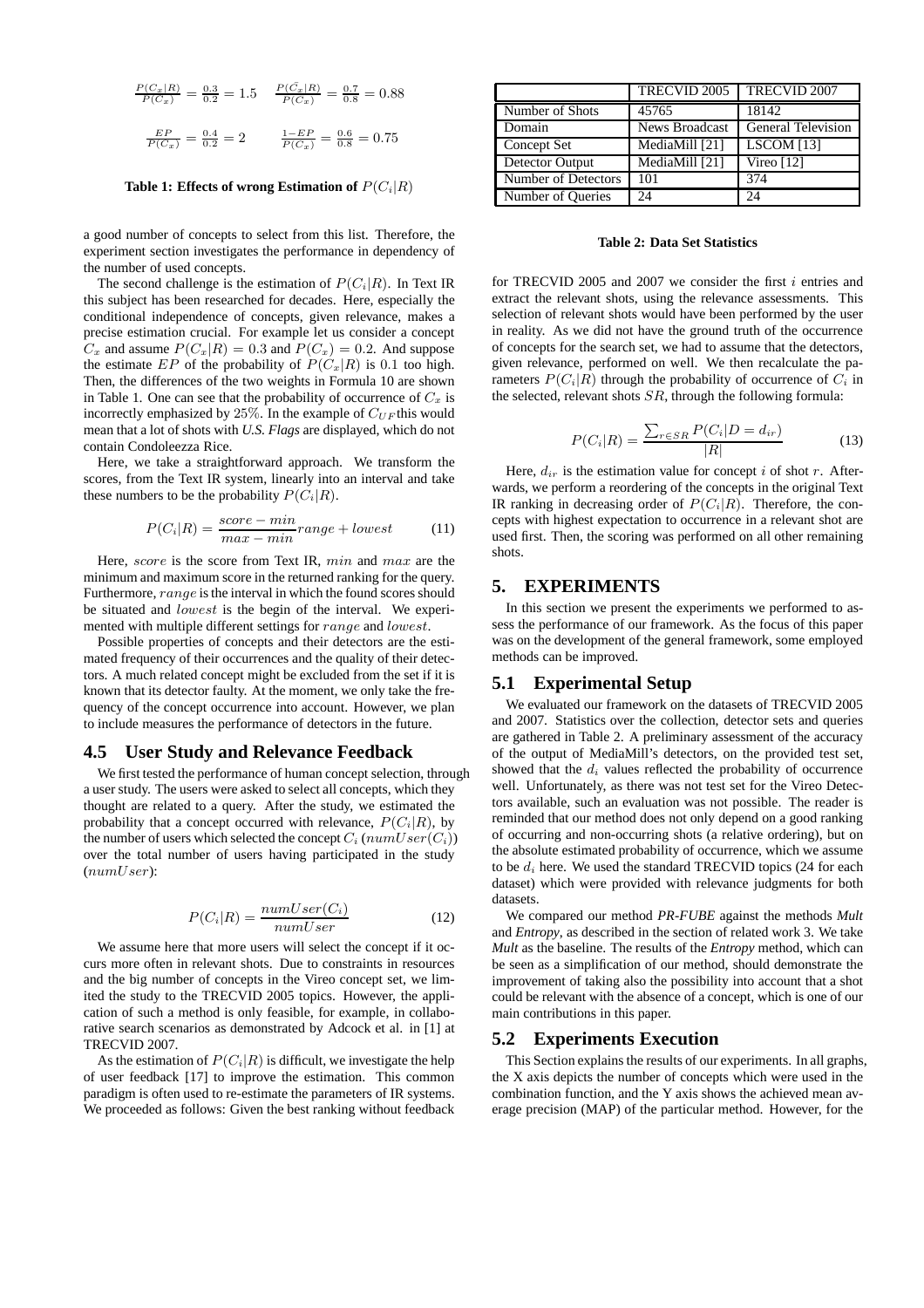

**Figure 2: Run Concept Selection and Parameter Estimation From User-Study**

| Concept    | Text<br>IR<br>Score | $P(C_i R)$<br>estimate | Oracle<br>$P(C_i R)$ |
|------------|---------------------|------------------------|----------------------|
| Tennis     | 1.2527E             | 0.2500                 | 0.3470               |
| Court      | 4.662E              | 0.0507                 | 0.0016               |
| Baseball   | 4.1023E             | 0.0507                 | 0.0001               |
| Basketball | 4.1023E             | 0.0507                 | 0.0224               |

**Table 3: Top-4 Concepts for TRECVID 2005 Topic** *0156 Tennis players on the court*

Relevance Feedback experiment we used on the X axis the amount of shots virtually considered by the user.

#### *5.2.1 User-Study*

Figure 2 shows the results of the combination of the concepts selected through the users in our study. Note, that we plotted the graph up to 20 concepts, which was the maximum number of selected concepts per single query. Until concept 7 all methods increase their performance monotonically. However, from the eighth concept onwards the performance decreases for all methods. Investigations revealed that the eighth concept, *Crowd*, for the most influential topic 0156 did appear less often in relevant than in none relevant shots. Nevertheless, *PR-FUBE* performs in all cases better than the other methods.

## *5.2.2 Wiki Concept Selection*

Furthermore, we also investigated an automatic concept selection technique from Wikipedia articles as descriptive text, as described in Section 4.4. We downloaded from Wikipedia<sup>2</sup> for every concept the corresponding article with the same name. Afterwards, we used the PF/Tijah [10] Text IR system to perform the queries on the set of documents. The result was for every query a ranked list of concept names with scores. Clearly, the scores are dependent on the ranking function of the Text IR system. To attain  $P(C_i|R)$ we performed a transformation of the Text IR score according Formula 11 with  $lowest = 0.05$  and  $range = 0.20$ .

Figure 3 (a) and (b) show the results using the ranking of the concepts by the results of the Text IR results with linear interpolation to estimate the probability of occurrence of a concept given relevance  $(P(C_i|R))$ . We plot up to a maximum of 25 concepts



**Figure 3: Wiki Concept Ranking with Linear Transformation of Text IR Score to**  $[0.05...0.25]$  for Parameter  $P(C_i|R)$ 

as displaying a higher number of concepts did not add new information and worsened the overview. Unfortunately, the resulting picture is different from the user study. Sub-figure 3 (a) shows the results for the MediaMill detector set on TRECVID 2005 data. Here, the best result was achieved by method *Mult* with the combination of only two concepts. From there the results constantly degrade. However, our *PR-FUBE* method performs better than the other methods from the third concept onwards. An investigation of the top-5 ranked concepts revealed, that for the by far best performing topic *0156 Find me shots of tennis players* the concepts shown in Table 3 were selected. The second concept *Court* was selected as the download from Wikipedia resulted in a description of a tennis court. However, the detector from MediaMill was designed to detect *legal courts*, where trials are hold. The method *Mult* did not get as much affected by this confusion as it was treating both concepts independently. The first concept *Tennis* was often sufficient to answer the query while the concept *Court* appeared only seldom. Furthermore, the next two concepts, *Basketball* and *Baseball*, got also a comparatively high value for  $P(C_i|R)$  assigned, where it is very unlikely that shots with tennis players also contain basketball or baseball. In fact, they can be seen as discouraging concepts.

Sub-figure 3 (b) shows the results of the same experiment with Vireo Detectors on the TRECVID 2007 dataset. Unfortunately the *PR-FUBE* method performs always the worst and our comparison method *Entropy* is performing the best for all number of concepts.

<sup>&</sup>lt;sup>2</sup>http://en.wikipedia.org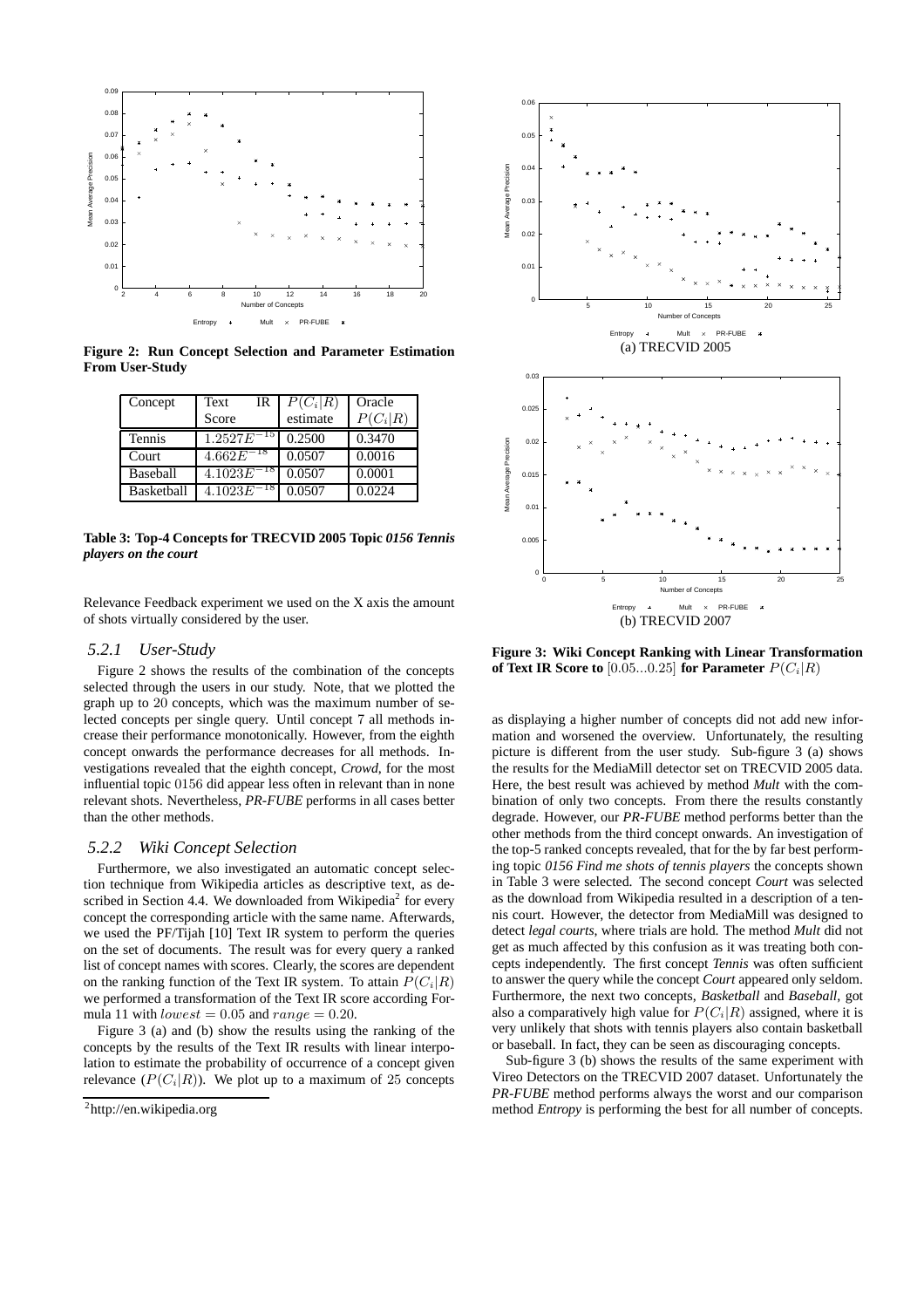

**Figure 4: Relevance Feedback: first** n **Concepts with Parameter**  $P(C_i|R)$  **Estimation from** *i* **Shots. For** *PR-FUBE*  $n = 12$ **and for** *Entropy*  $n = 2$ 

Furthermore, it shows the best performance with only two concepts, which suggests that, the combination of more than two concepts is not useful.

#### *5.2.3 Relevance Feedback*

We evaluated the relevance feedback experiment with the score freezing method following Salton [18]. Therefore, we created a base run using our *PR-FUBE* method with two concepts. Afterwards, we then fixed the first  $i$  entries in the ranking, and took the relevance information from provided relevance judgments. In other words we act like a user that sees the top  $i$  shots of a ranking and selects the relevant ones, consistent with the judgments. For the set of selected relevant judgments  $SR$  in the first i shots, we re-estimated the parameter  $P(\overline{C_i}|R)$  by Formula 13. We then reorder the concepts by decreasing  $P(C_i|R)$ . This prioritizes concepts which occur most often in relevant shots in the selection. We then performed the search again with the new parameters, ignore all already considered  $i$  shots and appended the result to the previous ranking.

The results of the relevance feedback experiments are shown in Figure 4. Both sub-figures show on the X axis the number of considered shots  $i$  in the base ranking and the MAP that the method achieved with using this information. Note, as the *Mult* method does not depend on the parameter  $P(C_i|R)$ . Therefore, we only



**Figure 5: First** n **Concepts through Text IR Scores and Retrospective Parameter Estimation for**  $P(C_i|R)$ 

plot here the best results from the original run as a reference, see Figure 3. Figure 4 (a) shows the performance of relevance feedback for TRECVID 2005. From the changed ranking we use 12 concepts for *PR-FUBE* and 2 *Entropy*. We do this because the performance of *Entropy* deteriorates quickly with more than two concepts. The methods *PR-FUBE* performs much better than without the feedback. Already with ten considered shots, the performance is better than all other methods measured for TRECVID 2005.

In Figure 4 (b) the results of user feedback for TRECVID 2007 are shown. Here, the results are also very different from using no feedback. Our method *PR-FUBE* is even always better than the other two methods, also compared to the previous runs with pure parameter estimates from Text IR scores.

### *5.2.4 Retrospective Experiments*

We conducted following retrospective experiments to reveal what would have been achievable, given a good estimation for the probability that a concept occurs given relevance  $P(C_i|R)$  from the start (without relevance feedback). Note that the some detectors showed biases. For example, for query *0150 Find shots of Iyad Allawi* from the TRECVID 2005 topic set the average of  $d_i$  for the concept *Allawi* was only 0.007 , whereas it should have been, by definition 1.

To be able to compare the results of the retrospective experiments, we first used the ranking from Text IR and estimated  $P(C_i|R)$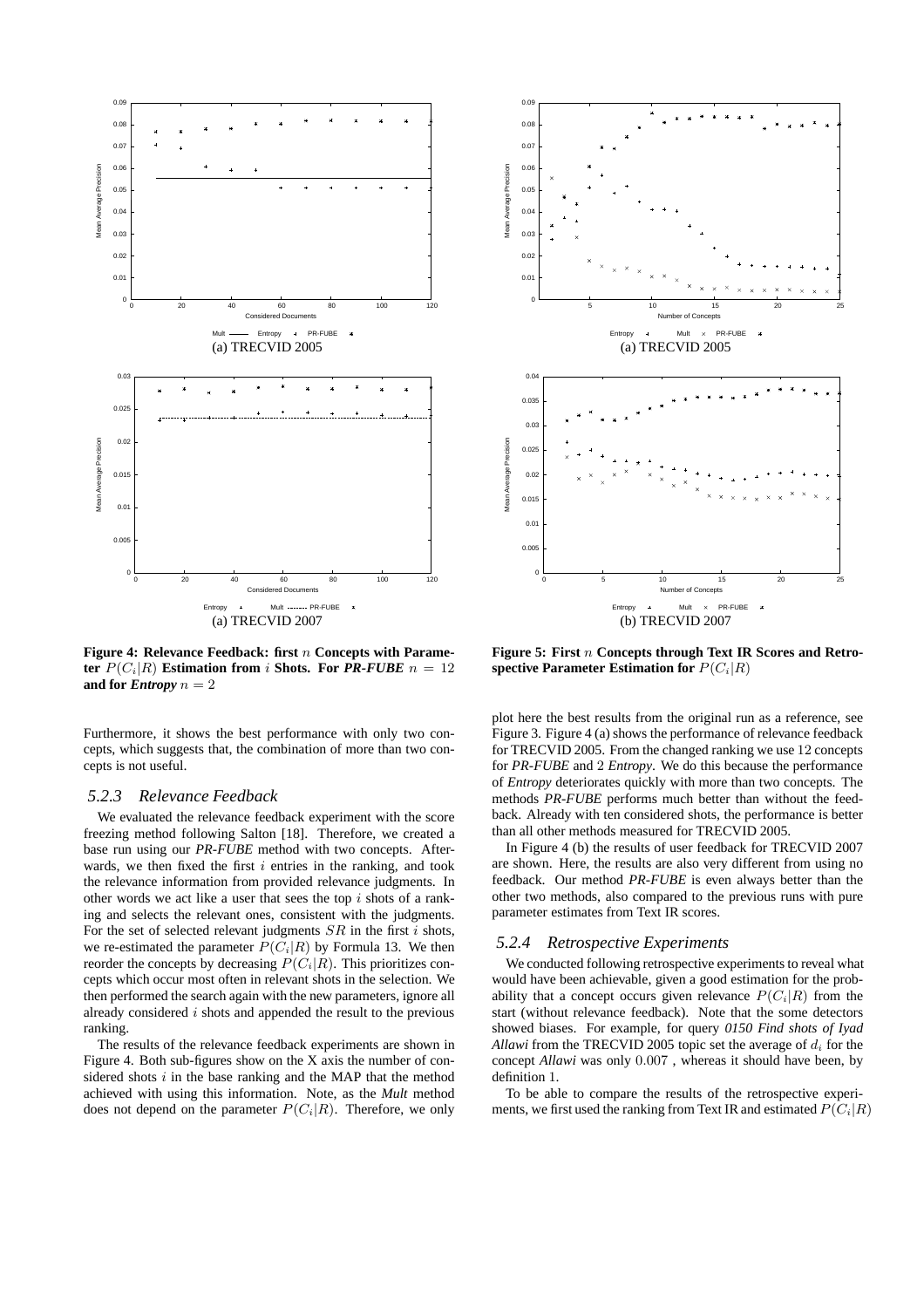through Formula 13, where we use the whole set of relevant shots R as SR. This simulates the possibility that we selected the order of the concepts through Text IR and an "Oracle", which has access to the relevance judgments, tells us  $P(C_i|R)$ .

Figure 5 (a) shows the performance of the MediaMill detector set using the Text IR ranking from the Wikipedia articles. *Entropy* and *PR-FUBE* use Parameter Estimates from the Oracle, while *Mult* is same from the first experiment with Text IR ranking. Initially both re-estimated methods *PR-FUBE* and *Entropy* are worse than the *Mult* method. However, they both improve until six concepts. Afterwards, the *Entropy* method deteriorates nearly monotonically. In contrast to that the *PR-FUBE* increases further. A maximum of 8.5% is reached at ten concepts. Then, with more concepts, the MAP of *PR-FUBE* stabilizes around 8%, which is a absolute improvement of 2.5% against the best result from the original method. In Figure 5 (b) the results on the TRECVID 2007 dataset with the Vireo detectors are shown. The performance of the *Entropy* method decreases steadily. On the other hand, our *PR-FUBE* method is in all measurements better than both other methods and reaches a maximum of 3.75% at 21 concepts.

The second retrospective experiment used the result from the "Oracle" and ordered the concepts in decreasing order of  $\frac{P(C_i|R)}{P(C_i)}$ . Therefore, the concepts, which occurred more often in relevant shots than in the rest of the collection, were selected first. Figure 6 show the results of this experiment. To increase the clarity we only plotted for TRECVID 2005 in an interval of five concepts because the plot of using every single increase of  $n$  did not reveal any information. For TRECVID 2007 we used ten concepts as the interval. For the MediaMill dataset in sub-figure (a) one can see that our method *PR-FUBE* is always better than the *Entropy* method. Around ten concepts there is big performance gain. Afterwards MAP only increases very slightly. The *Entropy* method quickly falls stabilizes close to 0% MAP. This is probably the case because of absences of concepts, contributing to relevance. For the performance of the Vireo detector set, see Sub-figure 6 (b). Here the combination of only two concepts show already a huge improvement for the two method *Entropy* and *PR-FUBE*. Our *PR-FUBE* reaches a maximum MAP at 22 concepts of 8.3%. From 50 until around 150 concepts the performance decreases again. However, from 150 concepts onwards mounts again and stabilizes at 8% The *Entropy* method drops nearly monotonically towards 0% MAP.

## **5.3 Discussion**

Our method performs well with user selected concepts (based on majority of users). However, this is only applicable in bigger collaborative search environments. The more realistic selection technique through Text IR still shows unsatisfying results. The reasons is - as other experiments show - an inadequate estimation of the parameter  $P(C_i|R)$ . However, if we simulate user feedback from the relevance judgments, *PR-FUBE* performs best among all three methods. In several retrospective experiments we show that an improvement of the  $P(C_i|R)$  estimation can yield big enhancements in MAP. Taking these results our method performs for the TRECVID 2007 dataset only 0.5 worse than the best full automatic search method from TRECVID 2007 by Tao et al. [14]. However, we expect that we can further improve our method by including other sources like the output of ASR, which we do not yet exploit. A positive property of our method is also its relative stability, especially in higher number concepts. This makes it robust against the choice of suboptimal concepts.

Unfortunately, the evaluation methodology in the TRECVID workshop does not allow a separate assessment of the different steps in the search system. So far, only the concept detection process is sep-



**Figure 6: First** n **Concepts through Retrospective Ordering of** concepts by descending  $\frac{P(C_i|R)}{P(C_i)}$  and Retrospective Parameter **Estimation for**  $P(C_i|R)$ 

arately analyzed. The following steps are concept selection, impact or  $P(C_i|R)$  estimation and combination. They are solely executed on the uncertain detector output. Therefore, the sources of bad performance are hard to trace.

We propose that the evaluation of the other steps of video search will help. In fact, big data sets with judged occurrence of concepts exist, for the evaluation of the detectors. Therefore, only relevance judgments for real queries on this data set are missing. The relevance of shots and the occurrences of a concept  $C_i$  allow the calculation of  $P(C_i|R)$ . Measures like the mean square error could be used as evaluation criteria. The question, whether an adequate set of concepts was selected, could be assessed by the divergence of  $P(R|\vec{C})$  and  $P(R|S)$ , which can be taken from the relevance judgments. Furthermore, the combination method can be benchmarked on the judged occurrences of the concepts and the ranking of  $P(R|\vec{C})$ .

## **6. CONCLUSION**

We presented in this paper a probabilistic framework for unobservable binary events, which is directly derived from the Probabilistic Ranking Principle of Robertson [16]. We limited the scope to the occurrence of concepts and left the incorporation of ASR data for future work. A main contribution of the framework is the explicit model of relevance during the absence of concepts. We